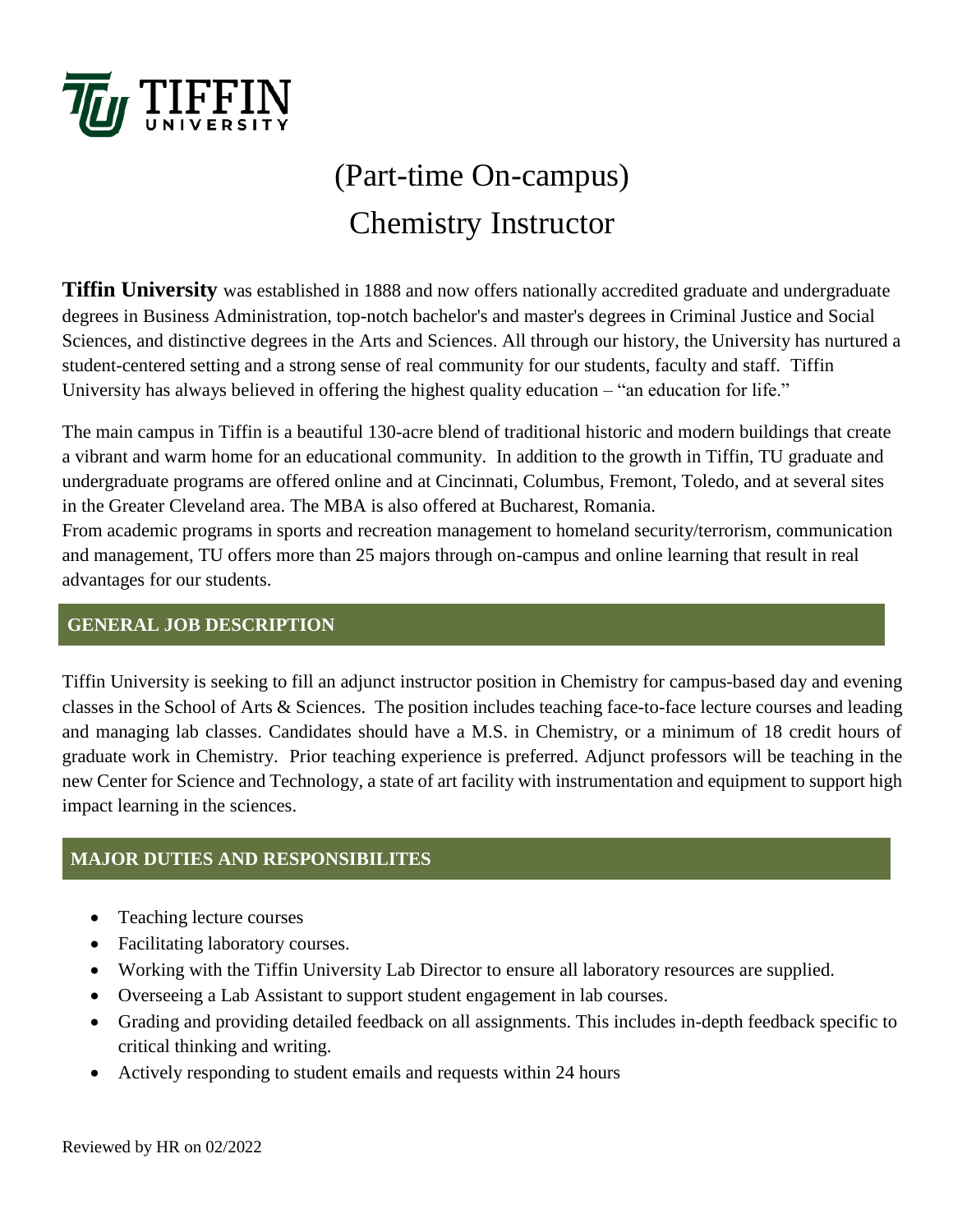

• Communicate effectively with students via written, oral, and virtual modalities

#### **QUALIFICATIONS FOR THE JOB**

*Education:*

Applicants must have a Master of Science in chemistry or a related or similar field.

*Experience:*

Applicants with college teaching experience will be preferred.

#### **EXPECTED KEY COMPETENCIES (ORGANIZATIONAL FIT)**

| Interdependence:  | Fosters collaboration across the University                                                                  |
|-------------------|--------------------------------------------------------------------------------------------------------------|
| Communication:    | Strong decision-making and communication skills                                                              |
| Accountability:   | Formulates effective and progressive strategies aligned with University mission and<br>values                |
| Respect:          | Creates an engaging, collaborative classroom environment by bringing diverse<br>students and ideas together. |
| Entrepreneurship: | Influences and Inspires                                                                                      |

## **PHYSICAL REQUIREMENTS**

Ability to sit and or stand periodically for long periods.

#### **ALL QUALIFIED APPLICANTS**

Review of applications will begin immediately and continue until the position is filled. For consideration for this position, please submit a cover letter and curriculum vitae/resume with three professional references.

This position is a contract by semester position and will begin once the position is filled, ideally by August 2022 or sooner.